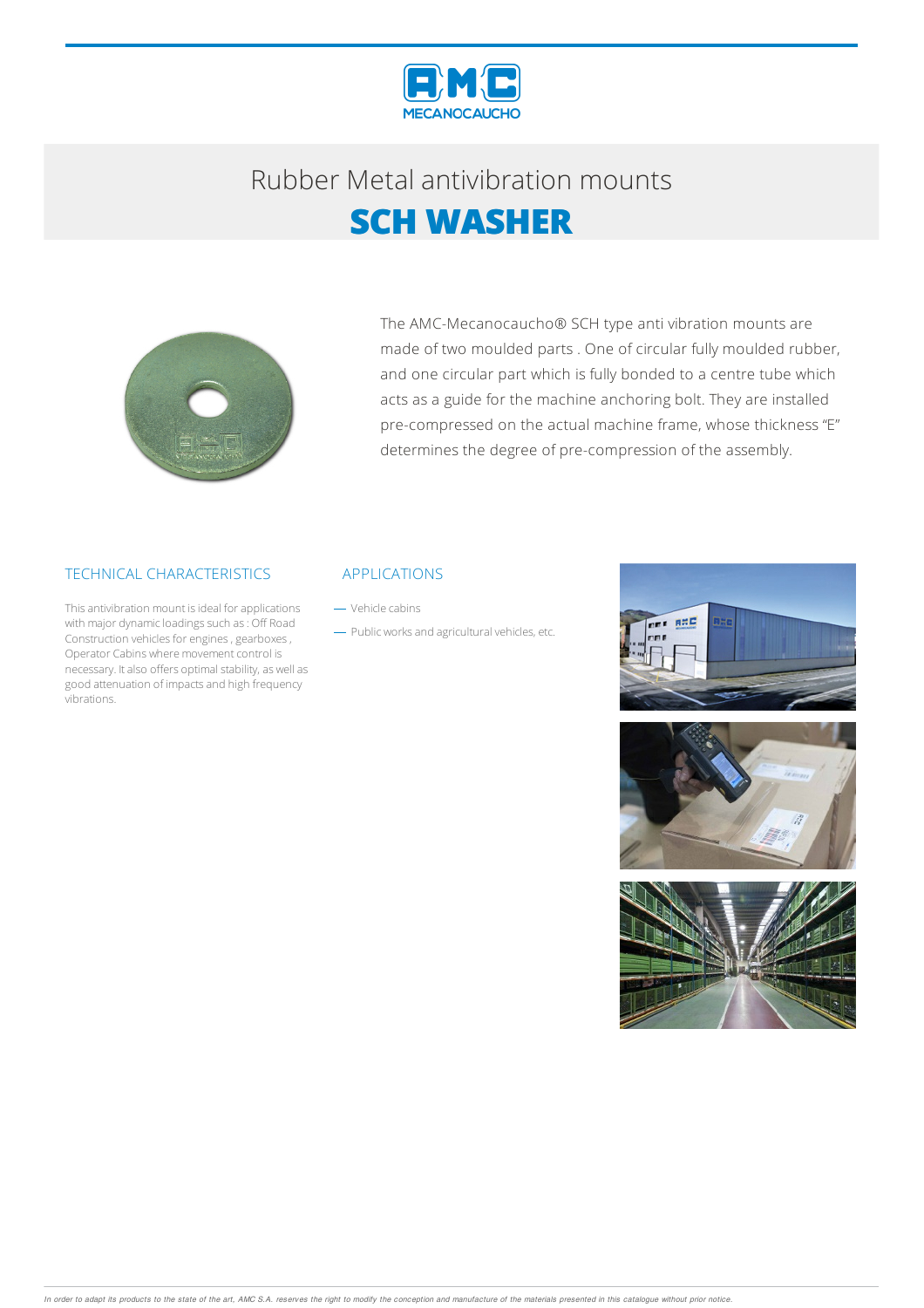

### Rubber Metal antivibration mounts

# **SCH WASHER**

### DIMENSIONS

| Type '         | $Q$ ext | Øint<br>(mm.) | <b>THICKNESS</b><br>(mm) | Code   |
|----------------|---------|---------------|--------------------------|--------|
| SCH 50 WASHER  | 54      | 13.5          |                          | 611080 |
| SCH 65 WASHER  | 67      | 16,5          |                          | 606130 |
| SCH 90 WASHER  | 96      | 22            |                          | 608101 |
| SCH 125 WASHER | 125     | つに<br>رے      |                          | 610123 |

In order to adapt its products to the state of the art, AMC S.A. reserves the right to modify the conception and manufacture of the materials presented in this catalogue without prior notice.